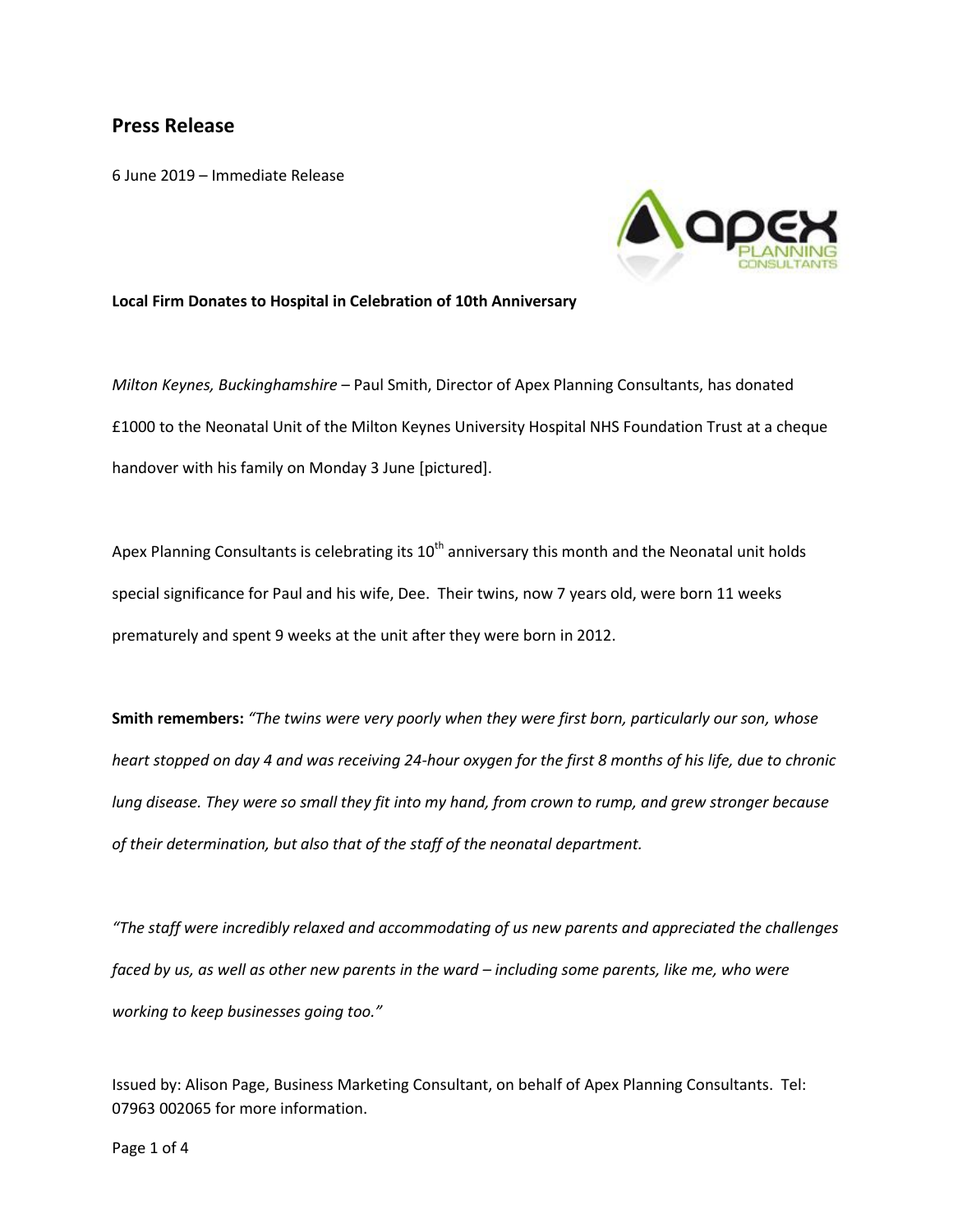Like every new business, Apex Planning Consultants faced a number of challenges in those early years, including navigating the recession and growing a business from the ground up in a depressed market; dealing with a lockout from a previous employer, and the emergence of a number of competitors at the time.

Similarly, the company has experienced a number of highs, such as obtaining planning permission for the UK's first indoor trampoline park in Milton Keynes in 2016; working as part of the design team that obtained planning permission for the redevelopment of the former De Montfort University site in Bedford with 152 dwellings, and obtaining planning permission within 13 weeks for the largest car supermarket in Buckinghamshire, to name just a few.

The success of Apex Planning Consultants has been achieved through extensive networking, repeat client work and referrals through client satisfaction. The firm has a solid reputation for being honest, applying strict professional integrity, and considering the objectives and budgets of clients - always looking for ways to minimise costs to them.

Smith is also a founding partner of Property Development Quarterly – a quarterly networking group that meets in locations around Beds, Bucks and Oxon and regularly attracts 120 delegates with speakers from, amongst others, SEMLEP (the South East Midlands Local Enterprise Partnership), the National Infrastructure Commission, Bank of England, Homes England and the Department for International Trade.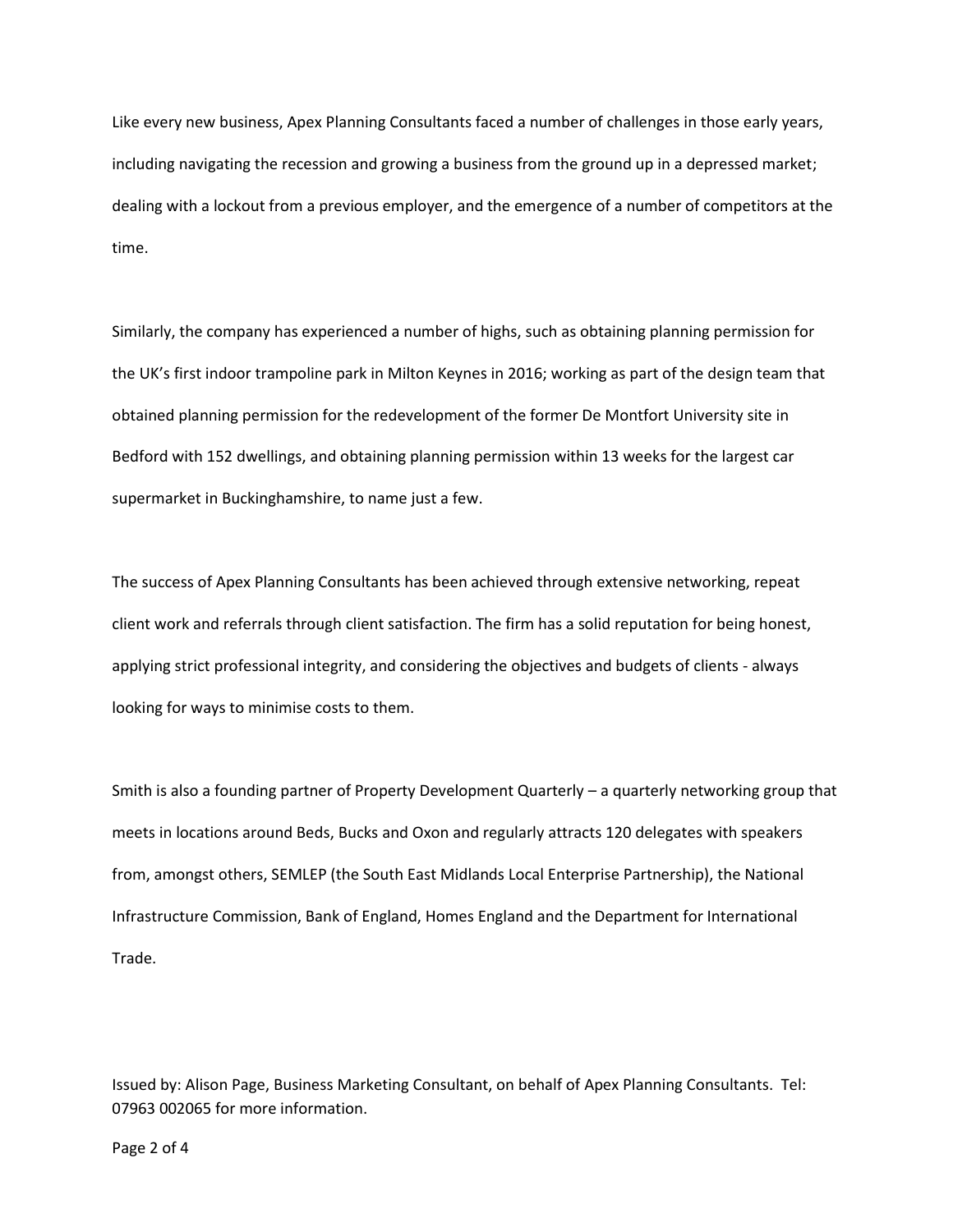**Lead Nurse at the Neonatal Unit, Karen Rice,** who is responsible for a team of 50, including nurses, midwives and nursery nurses, provides invaluable support to preterm and sick term babies and their families, said: *"We are delighted to receive this incredible donation of £1000 from Paul Smith. This money will go towards a BiliSoft\* Phototherapy System. This is used to treat neonatal jaundice and provides phototherapy to babies, but the parents can still have cuddles and feed them which will make such a difference to the unit and provide parents more contact with their baby.*

*"Some babies are only with us briefly, but others like Paul and Dee's children are with us for much longer, sometimes for 13 weeks plus, so you can imagine being able to provide them with something extra special in facilities and equipment is amazing and all thanks to money raised and donated by people like Paul."*

**Smith concludes:** *"It was quite emotional going back to the unit and meeting two of the nurses, including Karen, who were there when our children were being cared for.*

*"We could so easily have lost our two* [children] *had it not been for the amazing care provided at the hospital. We always knew that the thanks and token gesture we gave when we finally took the twins home was not enough and this 10th anniversary gives us a chance to make up for that.* 

*"As for Apex Planning Consultants",* **says Smith,** *"We're looking forward to another ten successful years. We'll be looking for continued growth in the key services we offer and in client development, supported by an increase in the number of staff."*